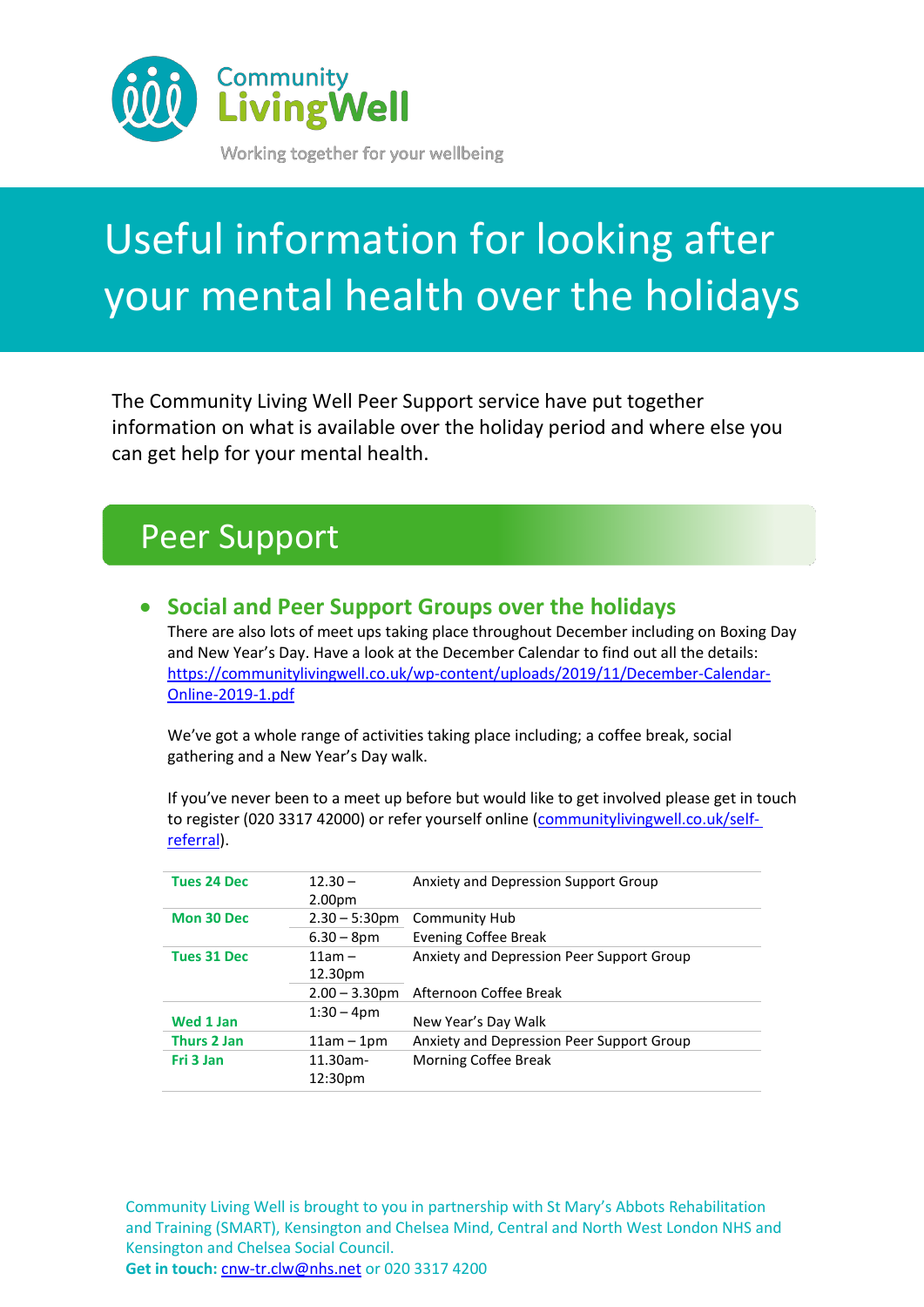#### In case of Crisis (09:00  $-$  17:00 Weekdays)

If you need urgent help:

- ◆ Contact your GP surgery
- ◆ Contact Central North West London NHS Trust's Single Point of Access (SPA) provides a first point of contact for people experiencing a mental health crisis: **0800 0234 650**

If you or someone else that you know is at immediate risk:

- ◆ You can attend Accident & Emergency (A&E)
	- → **Chelsea and Westminster Hospital**, 369 Fulham Road, London, SW10 9NH
	- → **The Royal Marsden Hospital**, 203 Fulham Road, London SW3 6JJ
	- → St Mary's Hospital, Praed Street, London W2 1NY
- If you have already taken an overdose or injured yourself, dial **999**

#### In case of Crisis - Out of Hours

If you require urgent help:

- ◆ Contact the GP Out of Hours Service (Phone your GP surgery for the number)
- ◆ Contact Central North West London NHS Trust's Single Point of Access (SPA) provides a first point of contact for people experiencing a mental health crisis out of hours: **0800 0234 650**

If you or someone else that you know is at immediate risk:

- ◆ Accident & Emergency
	- → **Chelsea and Westminster Hospital**, 369 Fulham Road, London, SW10 9NH
	- → **St Mary's Hospital**, Praed Street, London W2 1NY
	- → **St Charles Hospital**, Exmoor Street, London W10 6DZ (minor injuries)
- If you have already taken an overdose or injured yourself, dial **999**

#### Single Point of Access into Secondary Care Mental Health

The Single Point of Access (SPA) service is the 24 hour a day, 7 days a week, 365 days a year, single point of access into adult secondary mental health services in North West London and provides mental health support, advice and signposting for:

• patients and potential users of Central and North West London mental health and learning disability services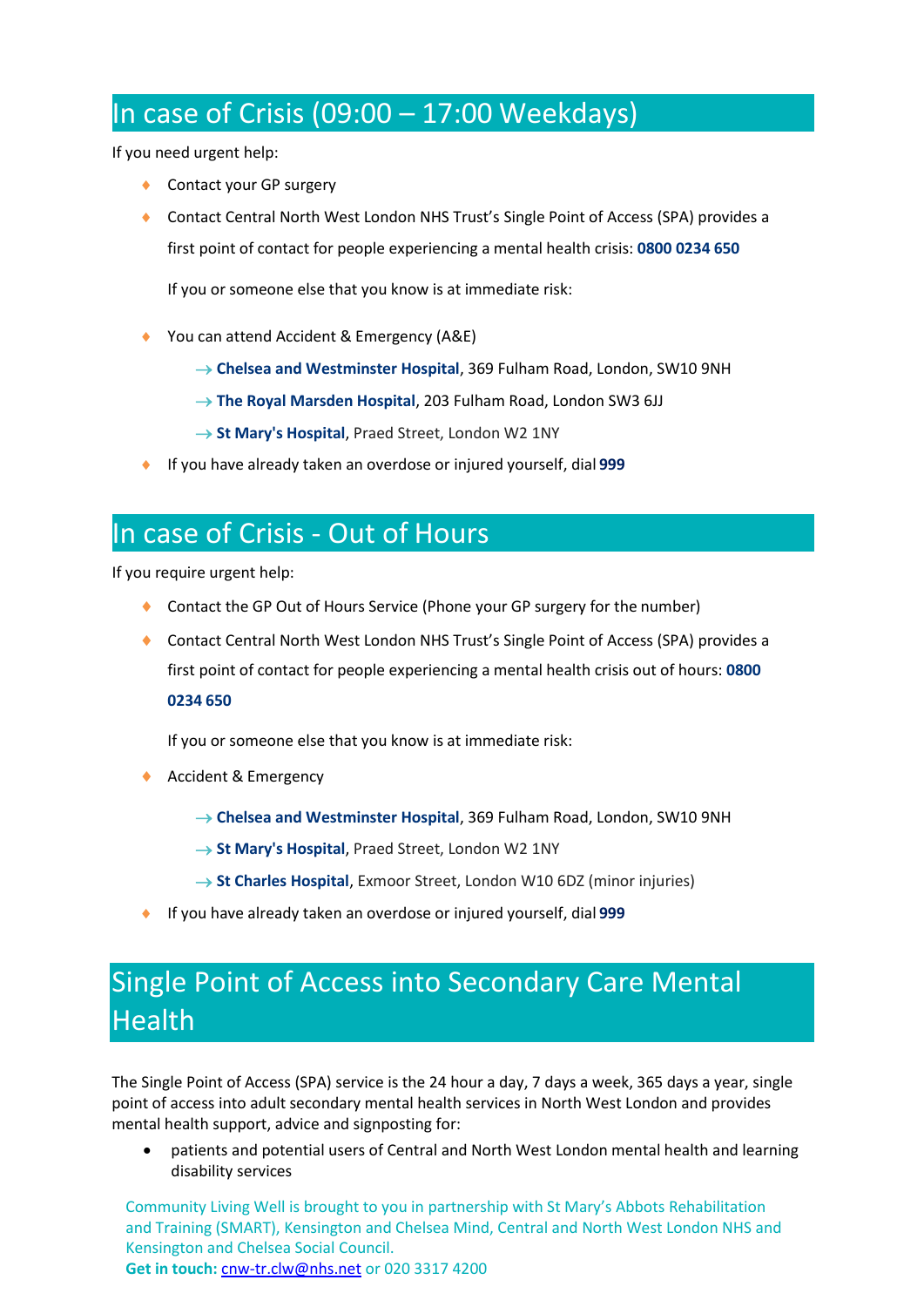- their carers and relatives
- GPs
- the police, London Ambulance Service and the 111 Service.

Tel: **020 8206 6969** / Redirecting calls to the SPA: **0800 0234 650**

Email: **[cnw-tr.spa@nhs.net](mailto:cnw-tr.spa@nhs.net)** (Use both for K&C and Westminster residents)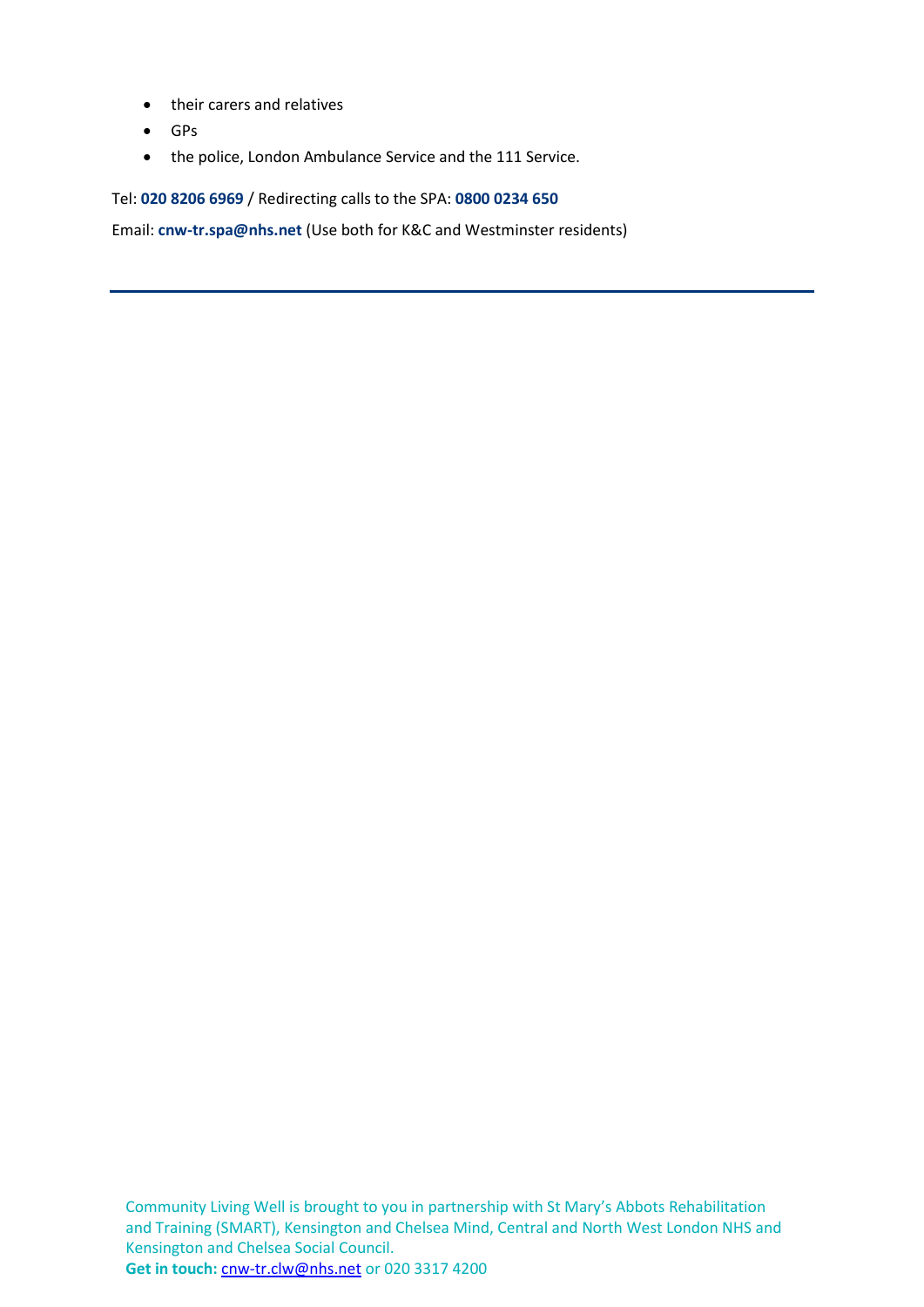### Other Charities and Organisations for immediate support

- [Mind Info Line](http://www.mind.org.uk/information-support/helplines/) Information service for users of mental health services, carers, professionals and the public.
	- $\rightarrow$  Tel: 0300 123 3393 (Open 9am 6pm Monday to Friday except Bank Holidays)
- [Samaritans](http://www.samaritans.org/) Offering support to people experiencing feelings of distress or despair, including those which could lead to suicide.
	- $\rightarrow$  08457 90 90 90 (UK) or Helpline 116 123 this number is free to call
	- → Email[: jo@samaritans.org](mailto:jo@samaritans.org)
		- Local branch drop-in: 46 Marshall Street, W1F 9BF | 9am 9pm
		- Tel: 020 7734 2800 or Free Call 116 123
- ◆ [CALM](https://www.thecalmzone.net/) Helpline for men at risk of suicide or wishing to talk to someone.  $\rightarrow$  Tel: 0808 802 5858
- ♦ [HOPELineUK](https://www.papyrus-uk.org/help-advice/about-hopelineuk) For young people up to the age of 35 who are experiencing thoughts of suicide. → Tel: 0800 068 41 41 or text 07786209697
- ◆ [Saneline](http://www.sane.org.uk/what_we_do/support/helpline) National out-of-hours mental health helpline, providing information and emotional support to anyone affected by mental health issues.  $\rightarrow$  Tel: 0300 304 7000 (Open every day of the year 4.30pm to 10.30pm)
- [Anxiety UK](https://www.anxietyuk.org.uk/) Helpline Support for those living with anxiety or anxiety-based depression.  $\rightarrow$  Tel: 03444 775 774 (Open 9.30am – 5.30pm)
- ♦ [Rethink Advice and Information](https://www.rethink.org/about-us/commissioning-us/helplines-and-advice) Service Provides advice and information on a wide range of topics such as The Mental Health Act, community care, welfare benefits and carer rights.  $\rightarrow$  Tel: 0300 5000 927 (Open 9.30am – 4.00pm Monday to Friday)
- ♦ [BEAT](https://www.b-eat.co.uk/) Information for people affected by eating disorders
	- $\rightarrow$  Adult Helpline: 0808 801 0677
	- $\rightarrow$  Student Helpline: 0808 801 0811
	- $\rightarrow$  Youth Helpline: 0808 801 0711

(Helplines are open 365 days a year from 12pm – 8pm Monday to Friday and 4pm – 8pm on weekends)

- ♦ [Bipolar UK](https://www.bipolaruk.org/support-line) Helpline for people with Bipolar disorder. This service does not take live calls but you can leave them a message and the Peer Support team will be in touch.
	- $\rightarrow$  Arrange a call-back: 0333 323 3880
	- $\rightarrow$  Email[: info@bipolaruk.org](mailto:info@bipolaruk.org)
- [No Panic](http://www.nopanic.org.uk/) Helpline for people experiencing anxiety disorders  $\rightarrow$  Tel: 0844 967 4848 (Open Monday – Sunday | 10am – 10pm)
- $\bullet$  [Shelter](https://england.shelter.org.uk/get_help) Free housing advice line  $\rightarrow$  0808 800 4444 (Open Monday – Friday 8am – 8pm | Saturday and Sunday 9am – 5pm)
- [Carers UK Helpline](http://www.carersuk.org/help-and-advice) Free information, support and advice to carers  $\rightarrow$  Tel: 0808 808 7777 (Open Mondays and Tuesdays | 10am – 4pm)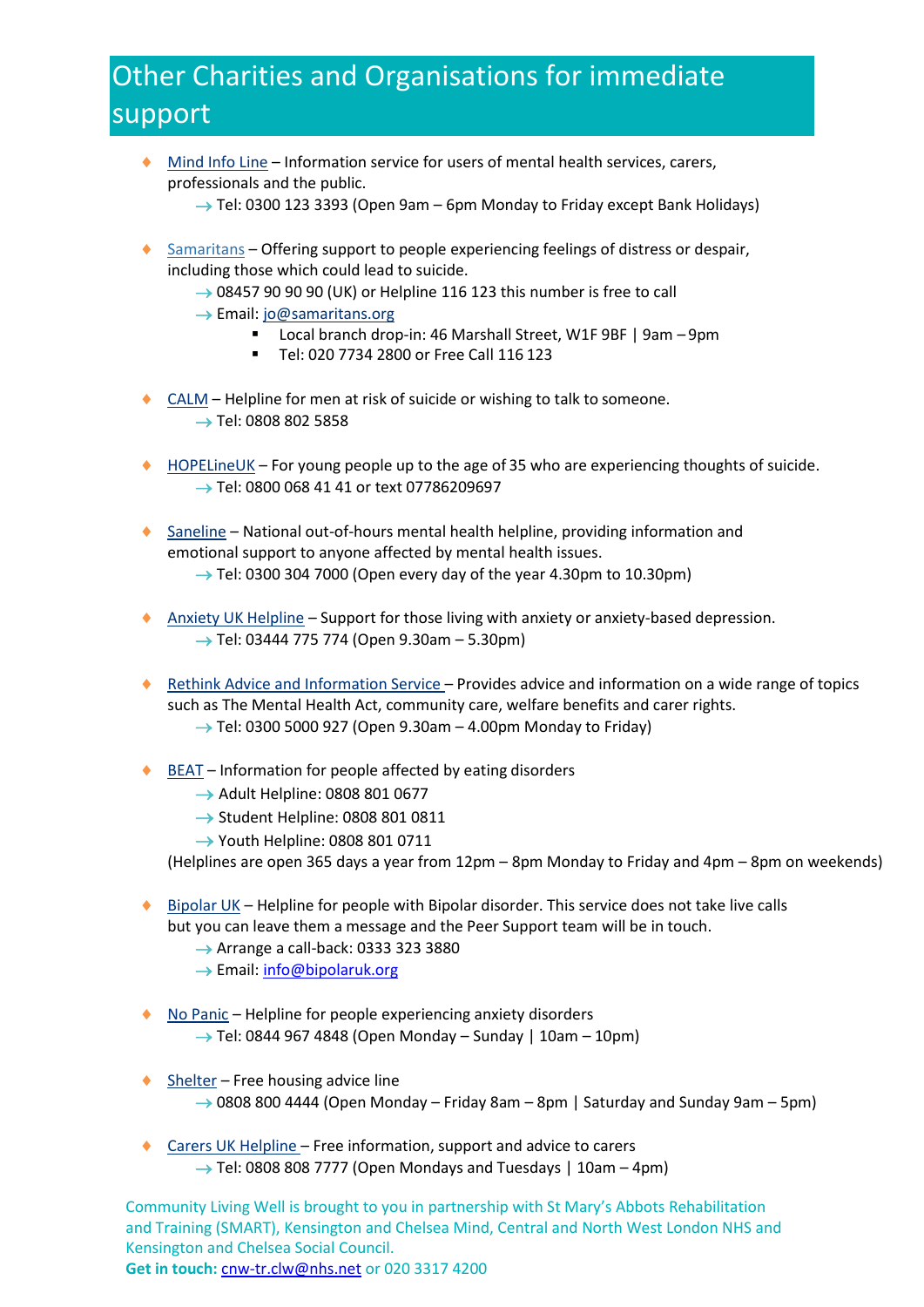# Services open over the holiday period

#### 1) SMART

| Address:  | The Basement, 15 Gertrude Street, London, SW10 OJN                                                                                                                                                                                                                 |
|-----------|--------------------------------------------------------------------------------------------------------------------------------------------------------------------------------------------------------------------------------------------------------------------|
| Tel:      | 020 7376 4668                                                                                                                                                                                                                                                      |
| Website:  | https://smartlondon.org.uk/                                                                                                                                                                                                                                        |
| Services: | Promotes mental health through purposeful activities. SMART offers work, training<br>and social opportunities to people with mental illness. SMART's drop-in sessions are<br>open as below, offering affordable tea, coffee, snacks and a hot lunch. You will need |
|           | a ticket for their infamous Christmas lunch but can drop-in to say hi to your friends!                                                                                                                                                                             |

| Fri 20 Dec   | Open                                                                                                                                        | 10am - 4pm                  |
|--------------|---------------------------------------------------------------------------------------------------------------------------------------------|-----------------------------|
| Sat 21 Dec   | Open                                                                                                                                        | 10am - 4pm                  |
| Sun 22 Dec   | Open                                                                                                                                        | 10am - 4pm                  |
| Mon 23 Dec   | Open                                                                                                                                        | $10$ am – 4pm and 6pm – 9pm |
| Tues 24 Dec  | Open                                                                                                                                        | $10am - 3pm$                |
|              | Open                                                                                                                                        | 10am-3.30pm                 |
| Wed 25 Dec   | Join SMART for a Christmas lunch with meat and vegetarian options<br>available. Tickets are £6 and must be purchased from SMART in advance. |                             |
| Thurs 26 Dec | Open                                                                                                                                        | $6pm-9pm$                   |
| Fri 27 Dec   | Open                                                                                                                                        | $10am - 4pm$                |
| Sat 28 Dec   | Open                                                                                                                                        | $10am - 4pm$                |
| Sun 29 Dec   | Open                                                                                                                                        | 10am – 4pm                  |
| Mon 30 Dec   | Open                                                                                                                                        | $10$ am – 4pm and 6pm – 9pm |
| Tues 31 Dec  | Open                                                                                                                                        | $10am - 4pm$                |
| Wed 1 Jan    | Closed                                                                                                                                      | $4pm-7pm$                   |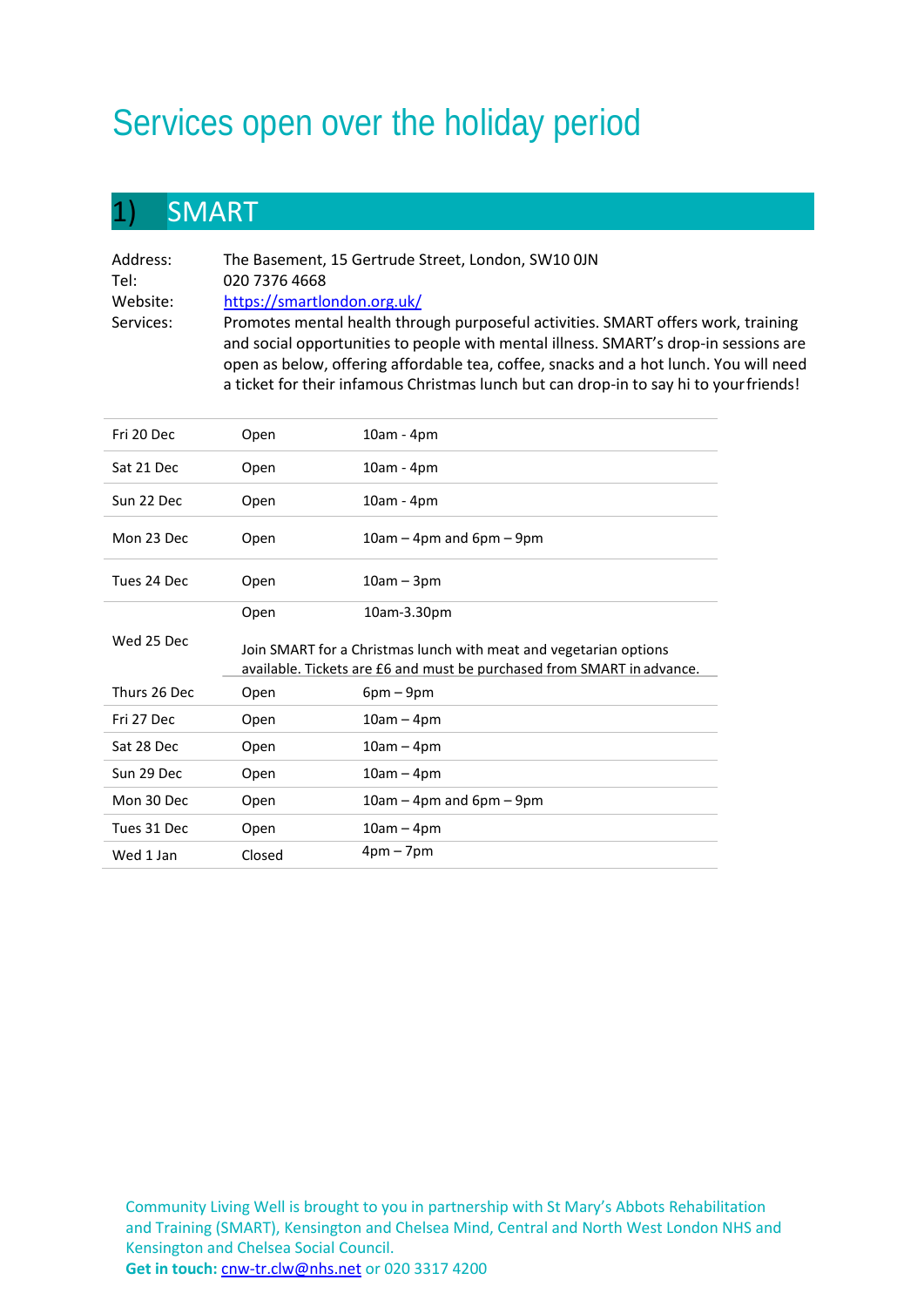#### 2) Grenfell Health and Wellbeing Service

| Address:  | St Charles Centre for Wellbeing, Exmoor Street, London W10 6DZ                                                                                                                                                                                                                                                                               |
|-----------|----------------------------------------------------------------------------------------------------------------------------------------------------------------------------------------------------------------------------------------------------------------------------------------------------------------------------------------------|
| Tel:      | 020 8962 4393                                                                                                                                                                                                                                                                                                                                |
| Website:  | https://grenfellwellbeing.com                                                                                                                                                                                                                                                                                                                |
| Opening:  | The Grenfell Outreach Team is available over the Christmas holidays, including the<br>three bank holidays (Wednesday 25 December, Thursday 26 December and<br>Wednesday 1 January) and the weekends. Their hours are 9am to 8pm and 10pm to<br>7am. The Therapy service is not open on the bank holidays, but is otherwise open as<br>usual. |
| Services: | Free and confidential support for children and adults affected by Grenfell.                                                                                                                                                                                                                                                                  |

#### 3) The Connection at St Martin's-In-The-Fields

| Address:  | 12 Adelaide Street, London, WC2N 4HW                                            |
|-----------|---------------------------------------------------------------------------------|
| Tel:      | 020 7766 5544                                                                   |
| Website:  | https://www.connection-at-stmartins.org.uk/                                     |
| Opening:  | Day Centre open 9.30am-1pm every day except Wednesday, when they close at       |
|           | 12:30pm. St Martin's will be closed on New Years Day.                           |
| Services: | Services include help finding work, laundry, showers and food at a nominal cost |

#### 4) The Passage

| Address:  | St Vincent's Centre, Carlisle Place, London SW1P 1NL                             |
|-----------|----------------------------------------------------------------------------------|
| Tel:      | 020 7592 1850                                                                    |
| Website:  | https://www.passage.org.uk/                                                      |
| Services: | Day Centre open from 27th December to 1st January from 8am to 4pm, for break-    |
|           | fast, lunch, snacks, laundry, showers. The day centre is closed on Christmas Day |
|           | but they will be open on New Years Day from 8am to 2pm.                          |

#### 5) Crisis at Christmas

| Address: | Two centres:                                                             |
|----------|--------------------------------------------------------------------------|
|          | The Kensington Aldridge Centre, 1 Silchester Road, London W106PX         |
|          | Westminster Kingsway College, 211 Gray's Inn Road, London WC1X 8RA       |
| Tel:     | 0300 636 1967                                                            |
| Opening: | The centres are open Monday 23 December from 11am to 9pm and             |
|          | Tuesday 24 December to Sunday 29 December from 9am to 9pm. The           |
|          | centres are safe, warm and lively places run by caring and friendly      |
|          | volunteers and you'll get delicious food, activities, services and great |
|          | company.                                                                 |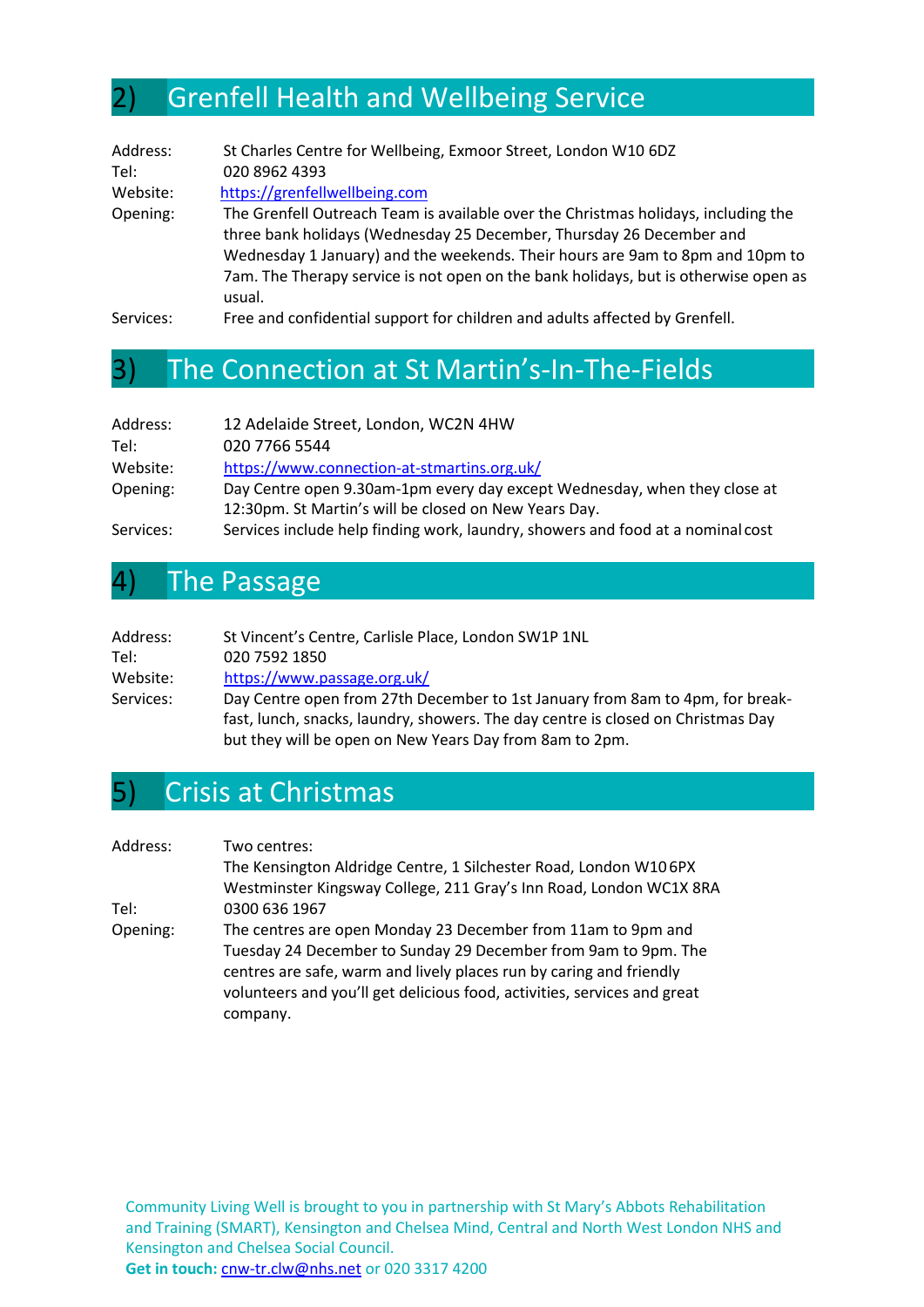## Activities taking place over the holiday period

#### 1) St. Martin-in-the-Fields

FREE: Lunchtime Concert: Tessa Uys and Ben Schoeman (Piano Duo) Monday 23 December 2019, 1:00 pm – 1:45 pm

Representing the Royal Over-Seas League, enjoy this beautiful 45-minute piano concert with Tessa Uys, one of South Africa's most distinguished concert pianists and South African pianist and Steinway artist Ben Schoeman.

FREE: Lunchtime Concert: Tessa Uys and Ben Schoeman (Piano Duo) Monday 23 December 2019, 1:00 pm – 1:45 pm

Representing the Royal Over-Seas League, enjoy this beautiful 45-minute piano concert with Tessa Uys, one of South Africa's most distinguished concert pianists and South African pianist and Steinway artist Ben Schoeman.

FREE: Parish Carol Service Tuesday 24 December 2019, 4:30-5:30 pm

A beautiful candlelit celebration of the Christmas story led by the Clergy of St Martin-in-the-Fields with St Martin's Voices. No tickets are required but the church is often full and you are advised to arrive in plenty of time to be certain of a seat. Doors open at 3.15pm.

6:30-7:30pm - No tickets required but the church is often full and you are advised to arrive in plenty of time to be certain of a seat. Doors open at 5:45pm.

FREE: Midnight Mass Tuesday 24 December 2019, 11:00pm – Wednesday 25 December 2019, 12:30am

The climax of all our Advent preparation and Christmas worship as we light the Christmas candle and welcome the Christ child. Led by the Clergy and Choir of St Martin-in-the-Fields.

FREE: Lunchtime Concert: Alessandro Conti (Piano) Friday 27 December 2019, 1:00pm – 1:45pm

Active in Italy and abroad both as a soloist and as a conductor, Alessandro's piano recitals are characterised by a repertoire that extends from English virginalists to contemporary music, through the great masterpieces of the classic-romantic tradition.

FREE Lunchtime Concert: Bromley Boy Singers Monday 31 December 2019, 1:00- 1:45 pm

The Bromley Boy Singers celebrated 40 years of providing quality musical education for boys from South-East London and Kent in 2017. They have established a reputation as one of the finest secular, independent boys' choirs in the UK.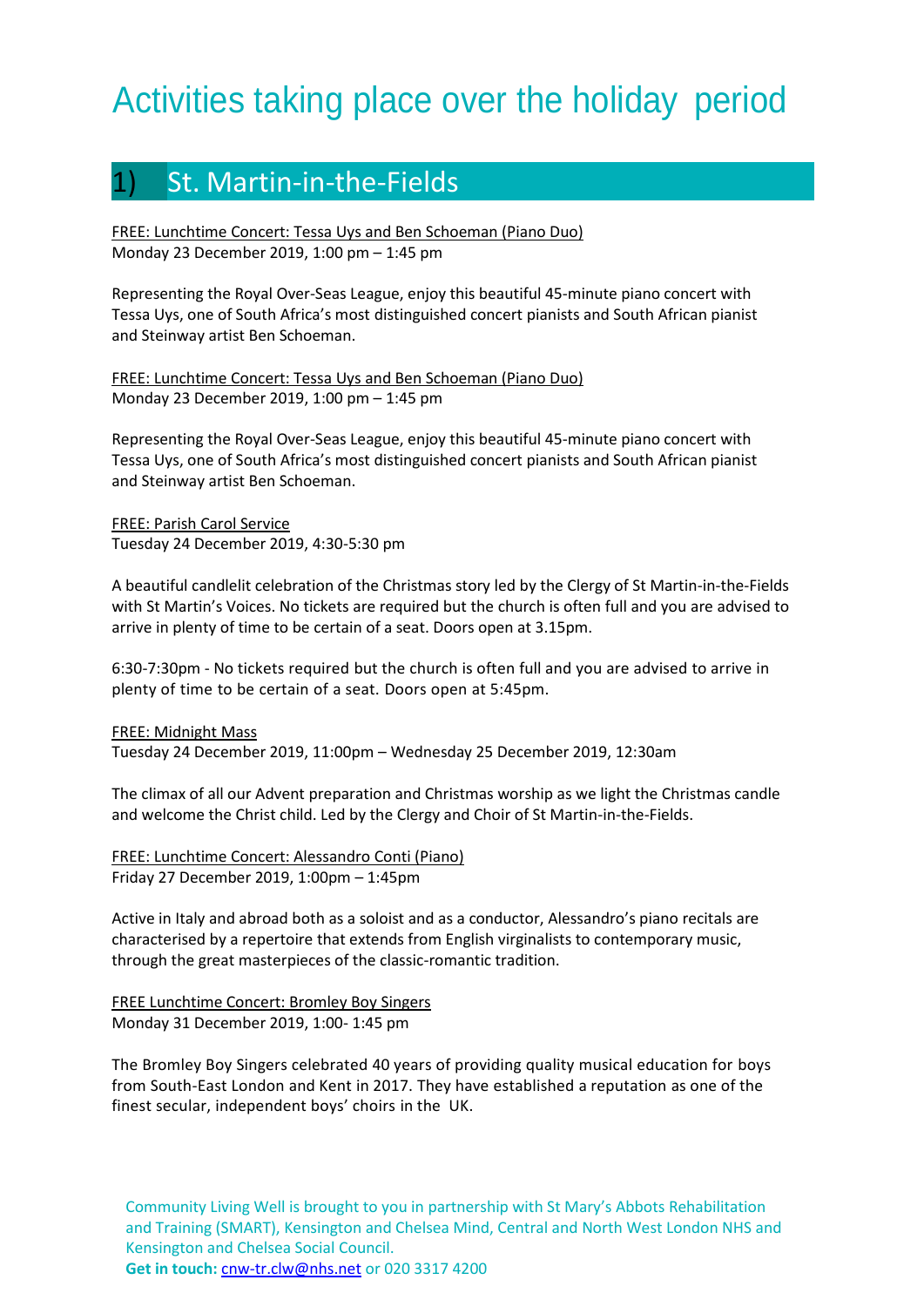#### **5t. Paul's Cathedral**

#### FREE: *Ceremony of Carols* by Benjamin Britten Friday 20 December 5pm – 6pm

The ever-popular, inspiring work of children's voices and harp performed by the Choristers of St Paul's alongside readings for Advent and music from the St Paul's Vicars Choral and Harpist Sioned Williams.

FREE: Family Carol Service Saturday 21 December 11-11.45am

Enjoy Christmas favourites in a service lasting 45 minutes. Children are welcome.

FREE: Christmas Carol Service Monday 23 December and Tuesday 24 December 4pm – 5.10pm

As Christmas Day approaches, take a chance to pause and reflect on the story of the birth of Jesus Christ through readings and music by the Cathedral Choir. Early arrival is recommended.

FREE: Midnight Eucharist Tuesday 24 December 11.30pm – 1am

The First Eucharist of Christmas with congregational carols and music sung by the Cathedral Choir.

#### St James' Piccadilly: Carols for Shoppers

Take a break from your last-minute Christmas shopping and add your voice to the Vigala Singers and musicians from the Royal College of Music Junior Department in this service of popular Christmas carols and readings. Entry is free and tickets are not required however they recommend that you arrive in good time to guarantee a seat. If the church gets full, you will still be able to enjoy the service in the courtyard.

**When:** Tuesday 17 December from 17:30 (Doors open 16:30) **Where:** St James's Piccadilly, 197 Piccadilly, W1J 9LL **Cost:** Free

#### 4) Free Tours by Foot

Never quiet, always fun, and attracting a wide mix of people from all over the world, Soho's atmosphere and history make it a must for any tourist (or local!) visiting London. See the spot where the eradication of cholera began, where the Huguenots buried their dead, where Henry VIII built a royal park and be led along the avenues described in the 18th century as "a notorious place of illfame."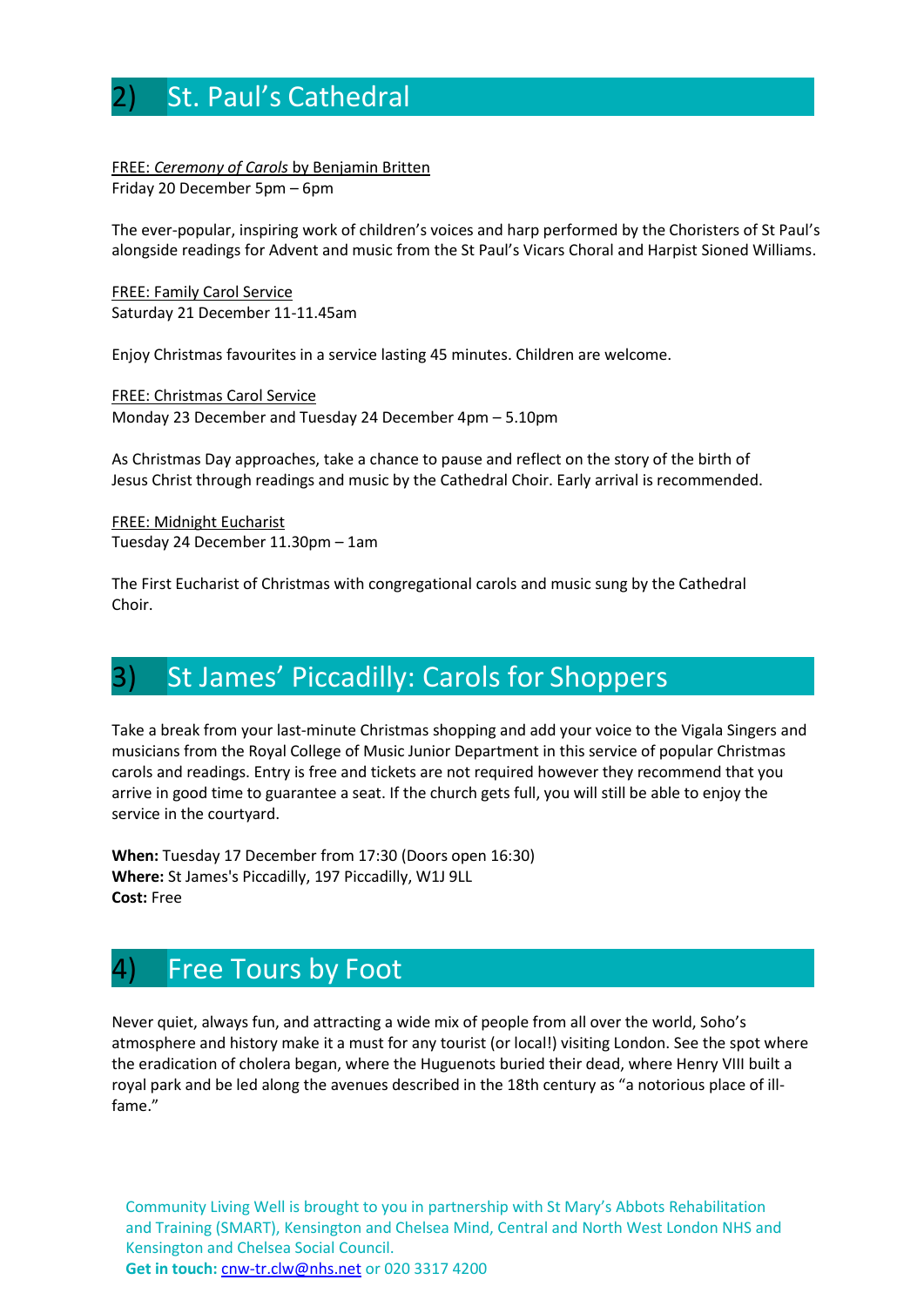Join Free Tours by Foot as they browse the windows of countless off-beat shops, and tread in the footsteps of some of the biggest names to ever come through London. You will have the chance to wander down alleyways and cobbled streets, passing by the old stomping grounds of people such as the dashingly amorous Cassanova, the brilliant and bizarre Amadeus Mozart, the revolutionary Karl Marx, and the record-breaking Beatles.

Tours will take place throughout the Christmas period. The schedule can be viewed here: freetoursbyfoot.com/london-tours/tour-calendar/

#### 5) Harry Potter Tour (Free Tours by Foot)

Come follow in the footsteps of the world's most famous wizard on this Harry Potter Tour. Always enchanting, often interesting, and each one easy to get to, what follows is a guide to the real-life counterparts of many of the magical locations you have seen on the big screen:

See the buildings that contain the Ministry of Magic, walk through the Underground barriers Harry and Arthur Weasley travelled through on their visit to London, stand on the bridge blown up by the Death Eaters, and walk through the real Diagon Alley! You'll also get a chance to see the grandiose 'Palace Theatre', now home to the sold-out run of the 9th instalment of the Harry Potter series- 'Harry Potter & the Cursed Child'. The tour will be filled with fun facts and film references and will take you into London's theatre-land and across London's Southbank.

**Where**: Meet your guide next to the Statue of Winston Churchill in Parliament Square. This is located a few meters from Westminster Underground Station. From Westminster Station, take the exit for "The Houses of Parliament" and cross the street. When walking out of the station, Parliament Square is the grassy area on the right. Your tour will finish near one of London's world-famous markets which is the ideal place for a post-tour lunch!

**When**: 7:00 pm on Monday 23 December, 10.30am on Friday 27 December, 2:00pm on Saturday 28 December, 7.00pm on Monday 30 December and 10.30am on Wednesday 1 January.

**Cost:** This tour is free to take, and you get to decide what, if anything, the tour was worth when it's done

**Duration**: Approximately 2 hours

**NOTE: This tour uses the London Underground. Each guest must have a prepaid ticket or an Oyster Card loaded with £3.00**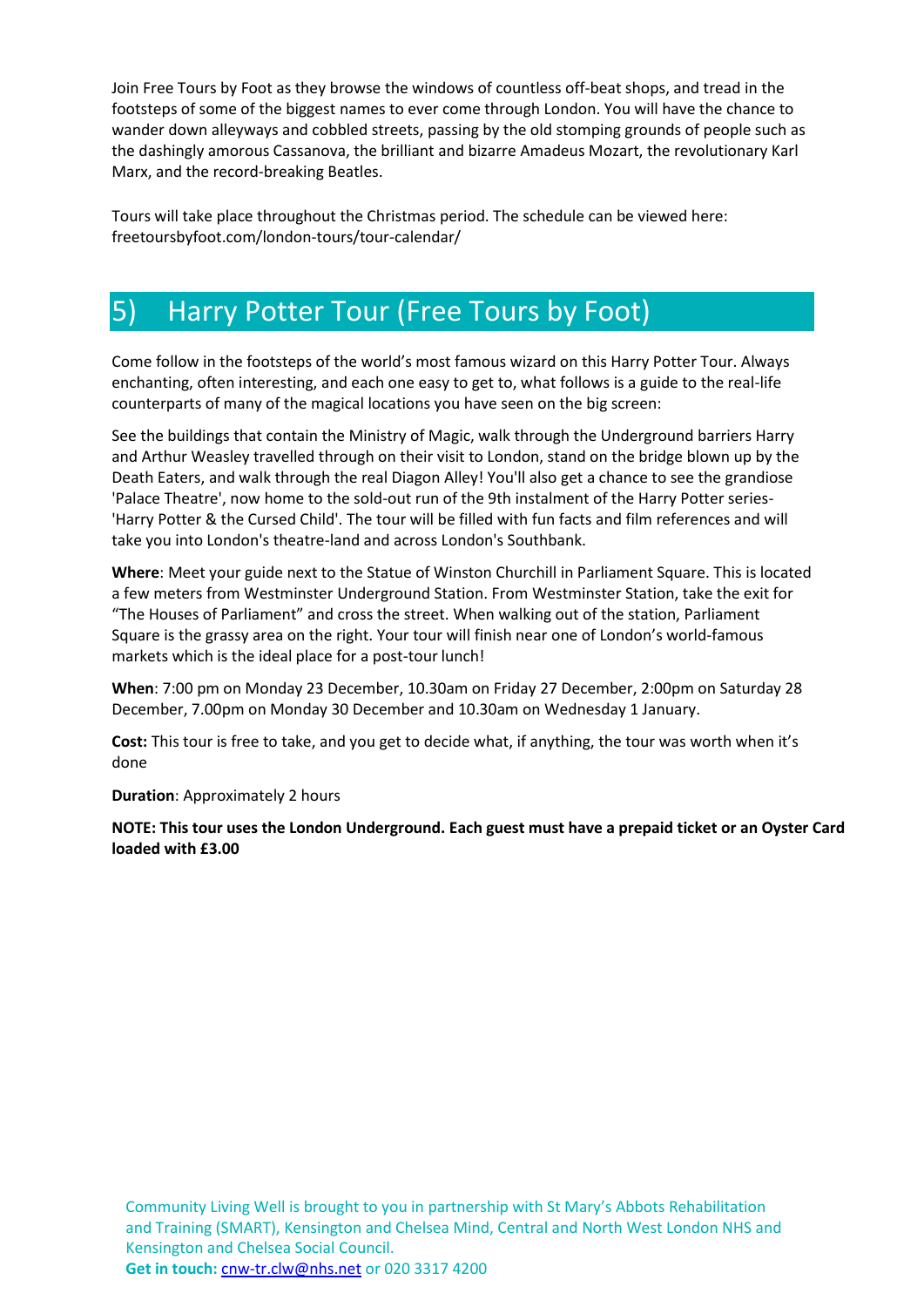# Volunteering at Christmas

| 1) |  | <b>Crisis at Christmas</b> |
|----|--|----------------------------|
|----|--|----------------------------|

| Email:     | ccvolunteering@crisis.org.uk                              |
|------------|-----------------------------------------------------------|
| Telephone: | 0300 636 1000                                             |
| Website:   | crisis.org.uk/get-involved/christmas-volunteering-london/ |

Crisis at Christmas is a unique volunteer effort that provides immediate help for homeless people at a critical time of year. By volunteering with Crisis this Christmas, you can make a real difference to people experiencing homelessness. They have lots of volunteering roles to fill: Help cook and serve meals, share your skills as a hairdresser, health professional or entertainer, or have a chat and play games with our guests.

**Night Owl** - As a Night Owl you will help guests feel safe in the sleeping area, provide a friendly ear to those who can't sleep, prepare the centre for the next day and give people a good start to the new day. It is always a fun team to be part of and times shared comforting and supporting guests with tea and conversation are often cherished memories.

**Creative People** – Crisis need artists, performers, musicians and craftspeople in every centre at Christmas. Their talent helps create plenty of Christmas spirit for their guests. Volunteers needed: Entertainment Organiser, Creative Writing/Poetry Activity Leader, Performer, Music/Dance/Performing Arts Activity Leader, Activities Organiser.

**Catering** – Use your cooking skills to help prepare meals for the guests. Roles include Chef, Kitchen Coordinator and Kitchen Assistant.

#### 2) Community of Sant'Egidio

Address: Pitt Street, Kensington, London W8 4JH Website: [santegidio.org.uk/Christmas](https://www.santegidio.org.uk/christmas)

The Community of Sant'Egidio is a worldwide movement that began in 1968 in Rome. It is now present in more than 73 countries around the world and has 60,000 members. In London, the Community has built friendships with the elderly and the homeless in the areas of Kensington, Victoria, Ladbroke, Chiswick and Gloucester Road.

This year is the 8th year of the Christmas Eve dinners of the Community of Sant'Egidio in London. There are plenty of tasks for their committed volunteers: preparing the tables, setting up the decorations, preparing the meal, serving the food, keeping guests company by enjoying a meal with them as well as having fun and enjoying a special Christmas together.

To volunteer on 24 December, you will need to attend the induction on Thursday 19 December at 7pm and training on Saturday 21 December at 1.30pm. There are also optional events you may sign up to such as gift wrapping, decorating and cleaning up.

The volunteer Signup form can be found here[: https://www.santegidio.org.uk/volunteer-at-christmas](https://www.santegidio.org.uk/volunteer-at-christmas)